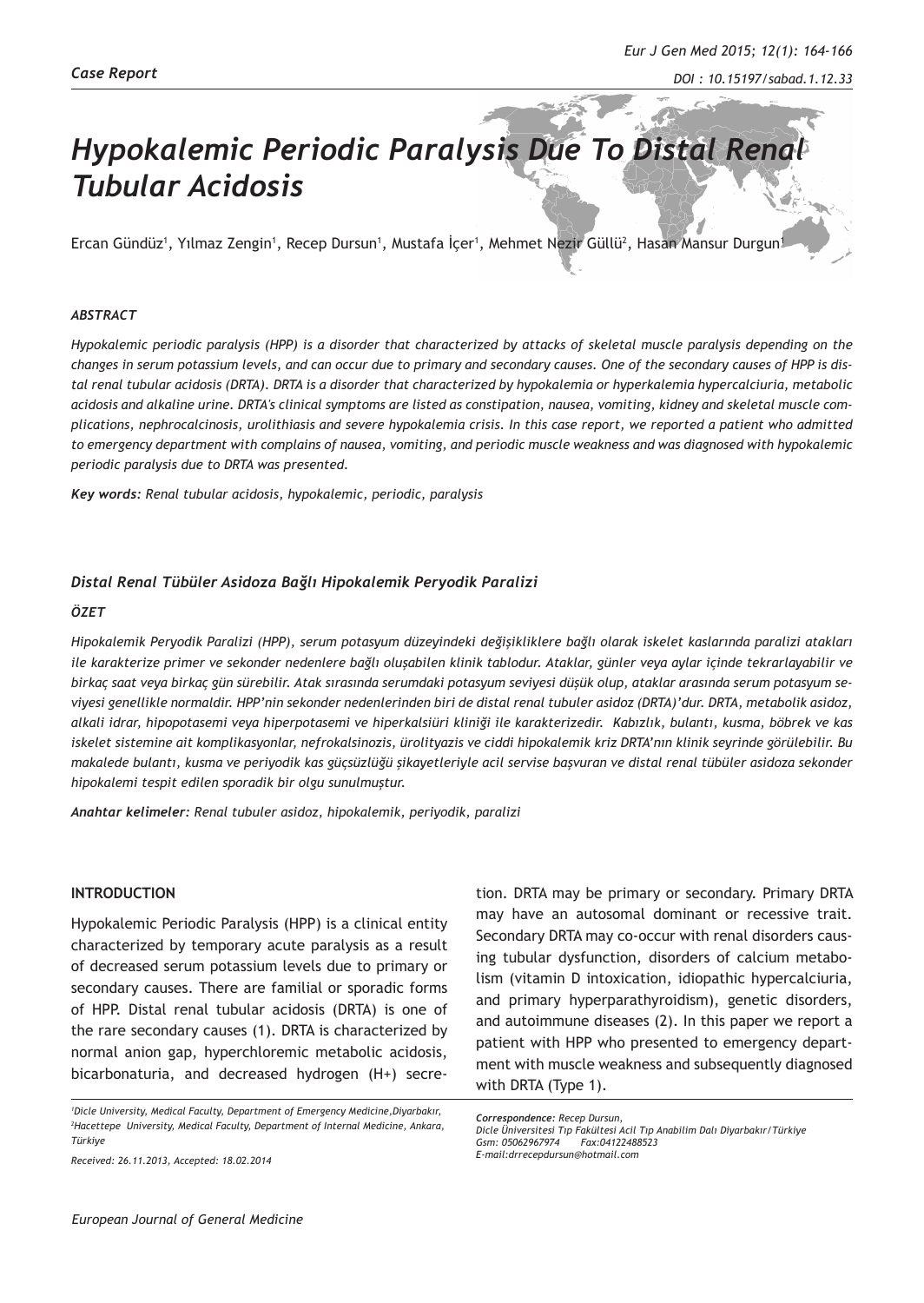# **CASE**

An 18-year-old female patient admitted to emergency department with a 2-day history of nausea, vomiting, and weakness in arms and legs. She had no history of drug use or any disease. She has admitted to emergency department with similar complaints for 3 to 4 times within the last 6 months. She was given some unknown drugs but no studies were performed for the causes of her complaints at those times. Her family history was not remarkable for any disease. At physical examination she was in moderate general condition, conscious, and cooperated. Her vital signs were as follows: Blood pressure: 100/70 mmHg, body temperature: 36.7 °C, pulse rate: 76 bpm, rhythmic. She had muscle strength loss of 2/5 both in upper and lower extremities. Her deep tendon reflexes were hypoactive and Babinski reflex was indifferent. Laboratory tests were as follows: Hb: 12.8 gr/dL, Htc: 37.5%, platelet count: 231000/mm3, white blood cell count: 5600/mm3, urea: 20 mg/dL, creatinine: 0.86 mg/dL, Na: 135 mEq/L, K: 2.2 mEq/L, Cl: 118 mEq/L, Ca: 9.2 mg/dL, Mg: 1.9 mg/dL, parathormone: 24 pg/mL. Results of the arterial blood gas analysis were as follows: pH: 7.2, PCO2: 26 mmHg, PO2: 85 mmHg, HCO3: 8.5 mEq/L, BE: -20.5. Urinalysis results were as follows: pH: 7.0, density: 1003, Na: 142 mmol/L, K: 10 mmol/L, Cl: 104 mmol/L, urinary anion gap ( sodium+potassium - chloride): 48 mmol/L. Four hours after oral ammonium chloride loading at a dose of 100 mg/kg urinary pH was reanalyzed and found to have increased to 6.5. Based on this result, the patient was diagnosed with distal renal tubular acidosis3.

Search for etiology of DTRA revealed normal thyroid function tests (free T3, free T4, TSH), cerebrospinal fluid analysis, C3, C4, cryoglobulin and immunoglobulin, serum copper, ceruloplasmin, plasma renin, and aldosterone levels. Anti-DNA, RF, ANA, SS-A, SS-B, and lupus cell were all negative. Electrocardiography and echocardiography, thyroid and abdominal ultrasonographic examinations, brain magnetic resonance imaging, and electromyographic examinations were within normal limits. Based on available information, no muscle biopsy was deemed necessary. The patient was admitted to intensive care unit with the diagnosis of DTRA-induced HPP. Her bicarbonate deficit was calculated with the following formula: bicarbonate deficit = (target bicarbonate level- patient's bicarbonate level) X body weight X 0.4. Accordingly, bicarbonate infusion was begun. ABG analysis 12 hours later revealed a pH:7.32

and HCO3:15.2 mEq/L, and the infusion was completed to 24 hours4. KCL infusion at a rate of 20 mEq/L/hour was also commenced5. Following a 2 hour infusion potassium level was 3.7 mEq/L. The patient was put on prophylactic acetazolamide 250mg/day 5. At 1 month follow-up serum potassium level was 4.2 mEq/L and the treatment was continued.

## **DISCUSSION**

HPP is a heterogeneous disease characterized by attacks of skeletal muscle paralysis secondary to periodic drops in serum potassium levels. Hypokalemia may be secondary to potassium deficit as well as abnormal intracellular potassium shift. It may be familial or sporadic (3-8). The familial form is more common in Western societies, while sporadic disease is more prevalent in Asian countries. The familial HPP is the most common cause of HPP with a prevalence of 1/100000. Two-thirds of cases are autosomal dominant while 1/3 is sporadic. Clinical picture of sporadic cases resembles that of familial cases. The paralytic crises start at first or second decade. The frequency of the attacks increases between the ages of 15 to 30 years whereas they tend to occur less frequently with advancing age. The attacks are precipitated by food rich in carbohydrates and salt, emotional stress, and post exercise resting (9). Secondary causes of HPP include thyrotoxicosis (47.1%), diuretics (11.8%), DRTA, Gitelman syndrome, and liquorice consumption (each having a rate of 5.9%), and primary hyperaldosteronism (2.9%) (10,11). Our case was considered a sporadic case since she had no family history for HPP.

Patients with HPP may admit to emergency department with nonspecific complaints of muscle weakness, nausea, vomiting, constipation, and numbness. Symptoms secondary to hypokalemia become prominent with a serum potassium level below 2.5 - 3 mEq/L (12). The main finding in HPP is symmetric loss of muscle strength, especially in shoulder and pelvic muscles. Rarely, an asymmetrical involvement may also be observed, in which unilateral arm or leg is involved (13). Our patient had nausea and vomiting in addition to equal and symmetrical loss of muscle strength in both upper and lower extremities; this attack was also similar to previous ones our patient had experienced.

Renal tubular acidosis (RTA) is diagnosed by measuring pH from the first urine in the morning in addition to